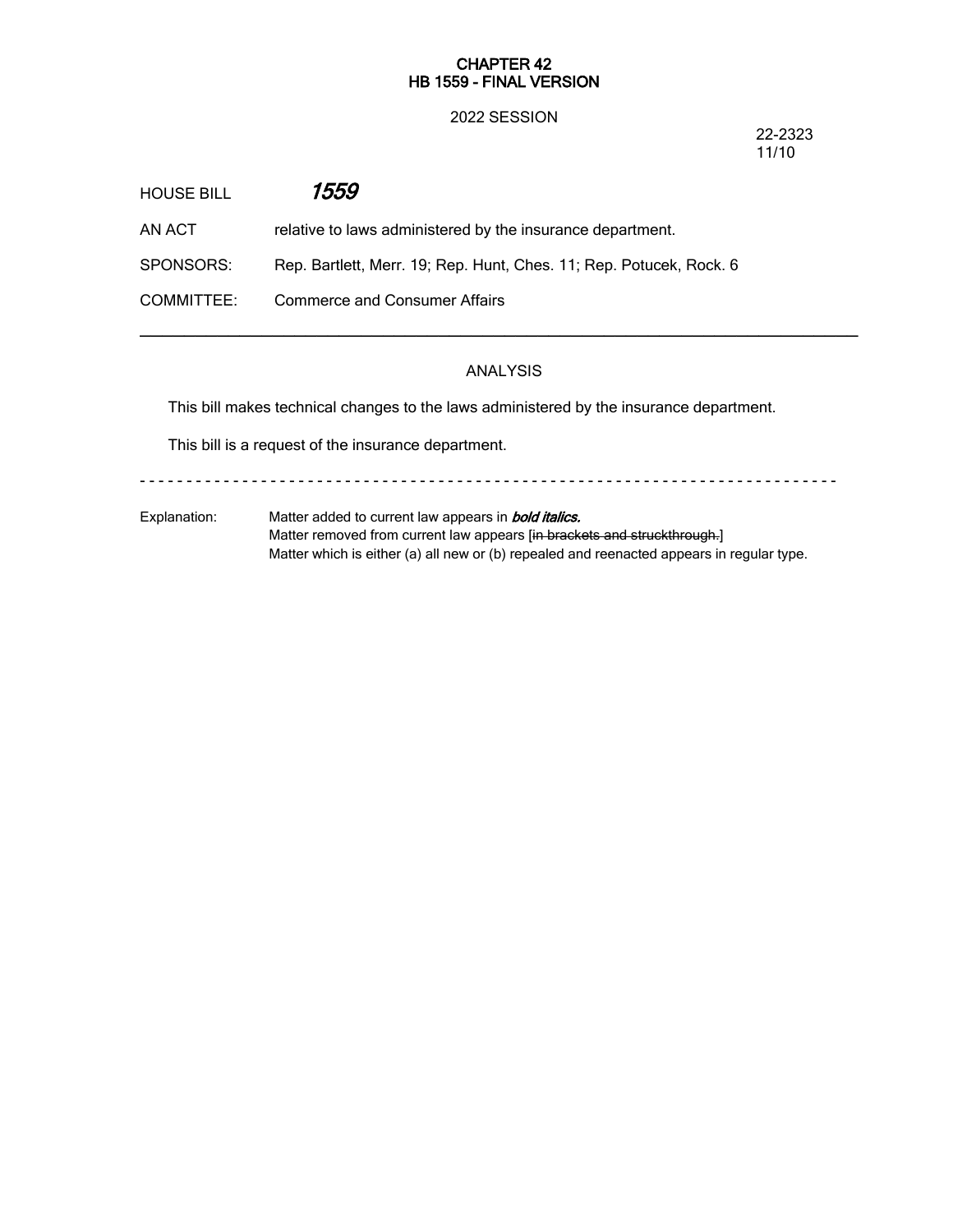#### **CHAPTER 42 HB 1559 - FINAL VERSION**

22-2323 11/10

## STATE OF NEW HAMPSHIRE

*In the Year of Our Lord Two Thousand Twenty Two*

AN ACT relative to laws administered by the insurance department.

*Be it Enacted by the Senate and House of Representatives in General Court convened:*

42:1 Insurance Department; General Premium Tax: Report. Amend RSA 400-A:31, II to read as follows: 1 2

II. The report shall be [verified by oath or affirmation of] *signed by* the insurer's president, vice-3

president, secretary, treasurer, or manager. *Any person that submits false information in <sup>a</sup> report shall be subject to prosecution for unsworn falsification, pursuant to RSA 641:3.* 4 5

6

42:2 Insurance Department; Examinations. Amend RSA 400-A:37, IV(a) to read as follows:

(a) No later than 60 days following completion of the examination, the examiner in charge shall file with the department a verified written report of examination under oath. Upon receipt of the verified report, the department shall transmit the report to the company examined, together with a notice which shall afford the company examined [not more than] 30 days to make a written submission or rebuttal with respect to any matters contained in the examination report. *The company examined may request, within the 30 day period and for good cause shown, additional time to make the written submission or rebuttal.* 7 8 9 10 11 12 13

42:3 Insurance Companies and Agents; Insurance Referrals. Amend RSA 402:16-b to read as follows: 14 15

402:16-b Insurance Referrals. Notwithstanding other provisions of this title, a person who has not complied with all applicable state insurance licensing and appointment laws and regulations may refer a party to a person who has complied with all applicable state insurance licensing and appointment laws and regulations, if the person making such referral is compensated for such referral in an amount that does not exceed [a] *the* nominal amount *of \$25* and such amount is not based on or related to the party's purchase of insurance. 16 17 18 19 20 21

22

42:4 Insurance Companies; Claim Forms and Applications. Amend RSA 402:82, I to read as follows:

I. All insurance claim forms shall contain [a] *the following* statement [that clearly states in substance the following]: "Any person who, with a purpose to injure, defraud, or deceive any insurance company, files a statement of claim containing any false, incomplete, or misleading information is subject to prosecution and punishment for insurance fraud, as provided in RSA 638:20." 23 24 25 26

42:5 Third Party Administrators; Certificate of Authority Required. Amend RSA 402-H:11, II(g) to read as follows: 27 28

29

# (g) *Contact information for <sup>a</sup> designated agent in this state for service of process.*

30

32

*(h)* Such other pertinent information as may be required by the commissioner.

42:6 Rate Regulation-General Provisions; Rate Filings. Amend RSA 412:16, I(c) to read as follows: 31

(c) Commercial inland marine [that is not written according to manual rates or rating plans].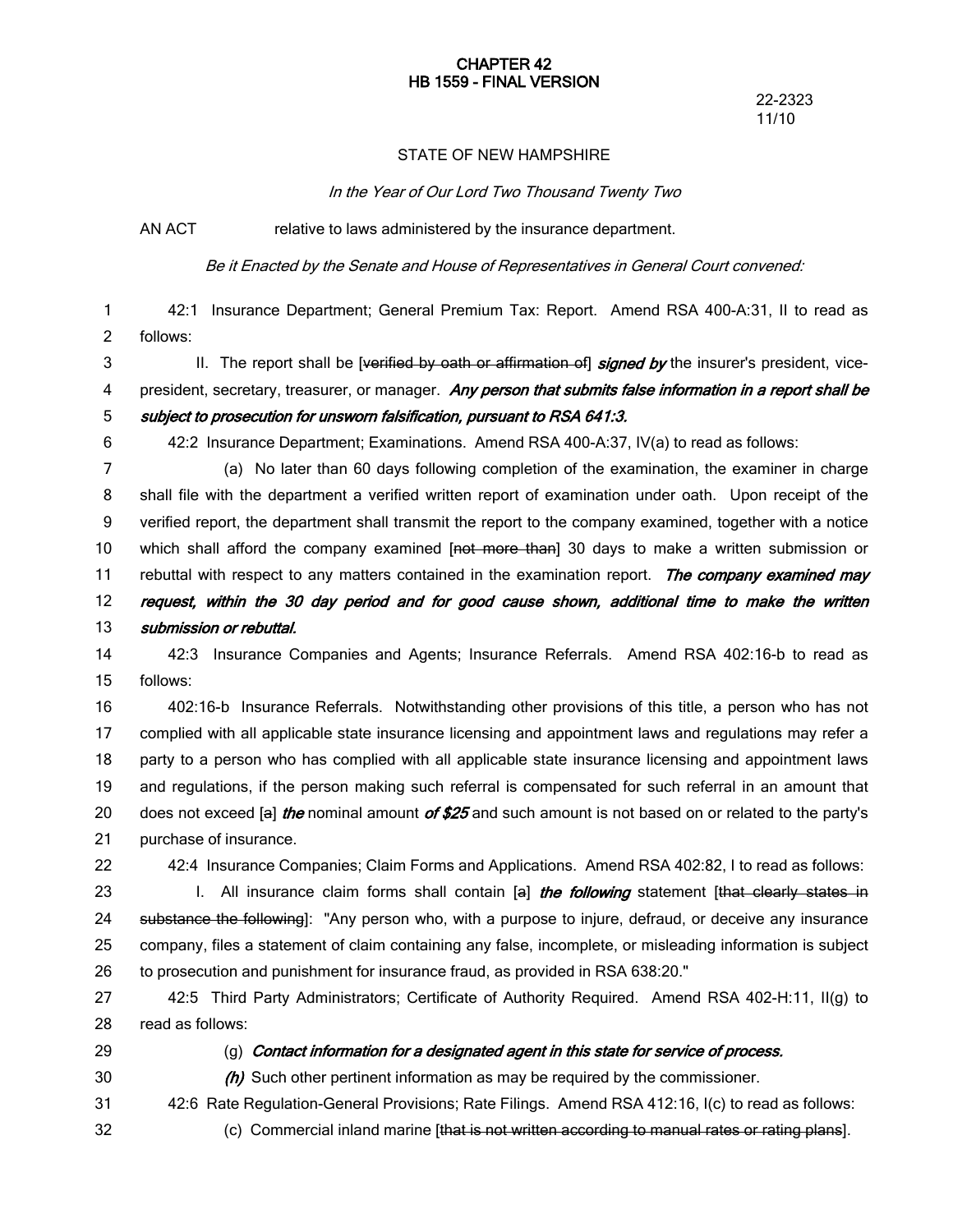#### **CHAPTER 42 HB 1559 - FINAL VERSION - Page 2 -**

| 1  | 42:7 Accident and Health Insurance; Patients' Bill of Rights. Amend RSA 415:6-f to read as follows:          |
|----|--------------------------------------------------------------------------------------------------------------|
| 2  | 415:6-f Patients' Bill of Rights. Any insurer issuing an individual policy, plan, or contract of accident    |
| 3  | or health insurance providing benefits for medical or hospital expenses under this chapter shall provide to  |
| 4  | each new policyholder who is a resident of this state a copy of the patients' bill of rights law under RSA   |
| 5  | 151:21.                                                                                                      |
| 6  | 42:8 General Group or Blanket Policy Provisions. Amend RSA 415:18, XIV to read as follows:                   |
| 7  | XIV. An insurer issuing policies, <i>plans, or contracts</i> of group insurance <i>providing accident or</i> |
| 8  | health insurance providing benefits for medical or hospital expenses shall provide to each new certificate   |
| 9  | holder who is a resident of this state a copy of the patients' bill of rights law under RSA 151:21.          |
| 10 | 42:9 Standards for Accident and Health Insurance; Definitions; Accident and Health Insurance.                |
| 11 | Amend RSA 415-A:1, I to read as follows:                                                                     |
| 12 | I. "Accident and health insurance" means insurance written under RSA 415, RSA 21-1:99-21-                    |
| 13 | l:111, RSA 282-B, and coverages written under RSA 415-E, RSA 420-A, RSA 420-B, and RSA 420-C.                |
| 14 | For purposes of this chapter, multiple-employer welfare arrangements, nonprofit health service               |
| 15 | corporations, health maintenance organizations, and preferred provider agreements subject to RSA 420-        |
| 16 | C shall be deemed to be engaged in the business of insurance.                                                |
| 17 | 42:10 Standards for Accident and Health; Definitions; Form. Amend RSA 415-A:1, II to read as                 |
| 18 | follows:                                                                                                     |
| 19 | II. "Form" means policies, contracts, riders, endorsements, and applications as provided in RSA              |
| 20 | 415, RSA 21-1:99-21-1:111, RSA 282-B, RSA 415-E, RSA 420-A, RSA 420-B, and RSA 420-C.                        |
| 21 | 42:11 Standards for Accident and Health Insurance; Minimum Standards for Benefits. Amend RSA                 |
| 22 | 415-A:3, I-III to read as follows:                                                                           |
| 23 | I. The commissioner [shall] <i>may</i> adopt rules to establish minimum standards for benefits under         |
| 24 | each of the following categories of coverage:                                                                |
| 25 | (a) Basic hospital expense coverage.                                                                         |
| 26 | (b) Basic medical-surgical expense coverage.                                                                 |
| 27 | (c) Basic hospital/medical-surgical expense coverage.                                                        |
| 28 | (d) Hospital confinement indemnity coverage.                                                                 |
| 29 | (e) Major medical expense coverage.                                                                          |
| 30 | Basic medical expense coverage.<br>(f)                                                                       |
| 31 | Disability income protection coverage.<br>(g)                                                                |
| 32 | (h) Accident only coverage.                                                                                  |
| 33 | Specified disease coverage.<br>(i)                                                                           |
| 34 | Specified accident coverage.<br>(i)                                                                          |
| 35 | (k) Limited benefit health coverage.                                                                         |
| 36 | Student major medical expense coverage.<br>(1)                                                               |
| 37 | (m) Paid family medical leave coverage.                                                                      |
| 38 | II. Nothing in this section shall preclude the issuance of any policy or contract which combines 2           |
| 39 | or more of the categories of coverage enumerated in subparagraphs $I(a)$ through $[I4]/(m)$ .                |